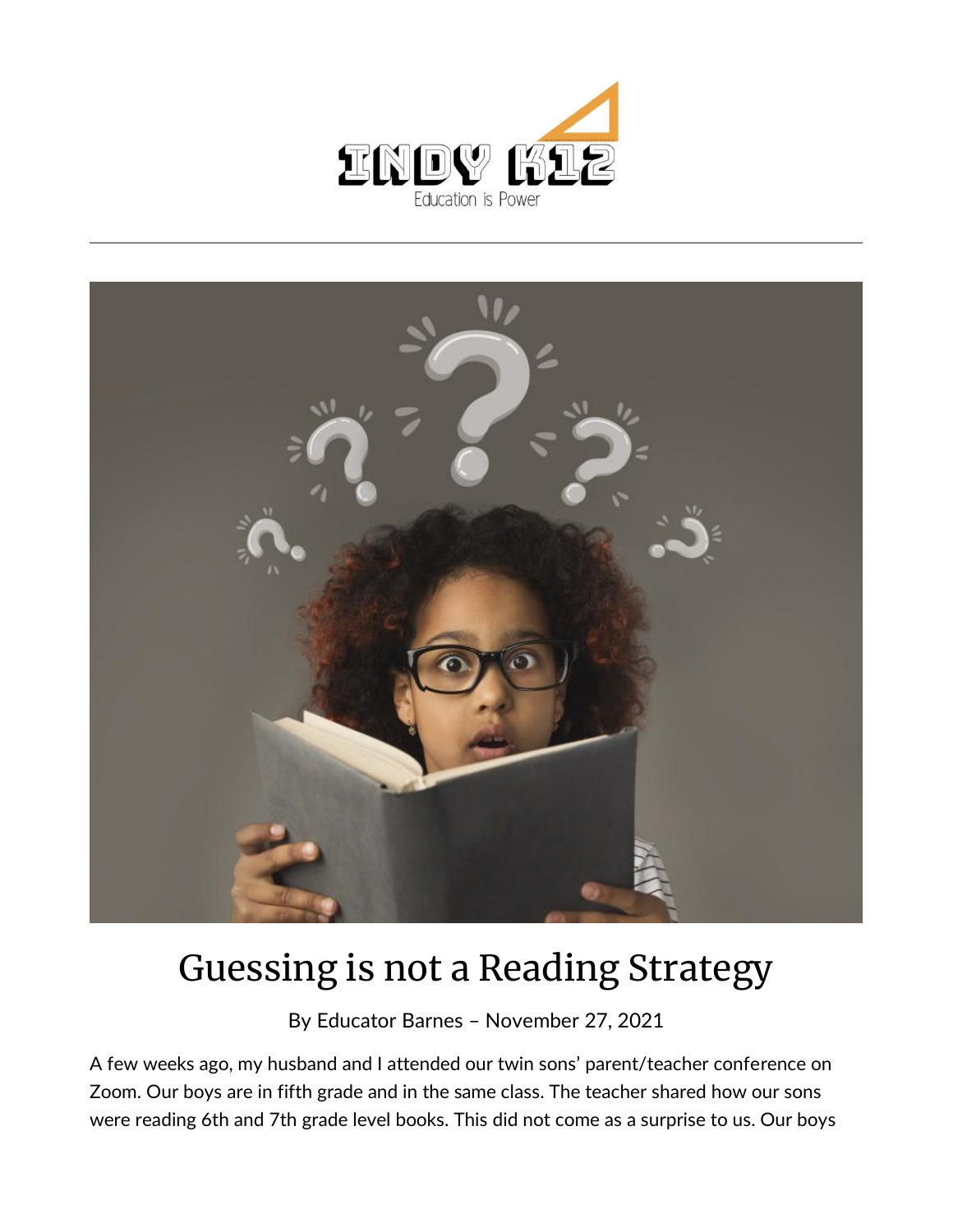have been reading books above grade level since kindergarten. Although I do acknowledge the importance of their teachers, I know I had a hand in their literacy success.

I hold certifications in five areas and have held jobs in all five. I have a 5-12 English/language arts license, a P-12 reading license, a P-12 English as a new language license, a P-12 library/media license, and a P-12 building administration license. In all the roles I have held due to my various licenses, I have been concerned about literacy development for all learners.

Because I am a parent who is also an educator with certifications that cover literacy, I used my expertise to ensure my sons would be proficient readers. I could not leave their literacy development solely to the schoolhouse. This is year 16 for me as an educator, so I knew better than to blindly trust the school system to teach my Black sons to read. I have seen too many students reach me when I was a middle school English teacher or when I was a high school English teacher who was reading way below grade level. Most of those students were Black of those Black students, most of them were boys.

As the preacher says during the sermon some Sundays, "Come closer." I mean really close. What I didn't do is teach my kids to guess using context clues or pictures. I wanted my sons to read with accuracy. I taught them to identify letters. Then I taught them the sound of the letter and the multiple sounds they make. Next, I taught them digraphs and blends. Then, I taught them how to chunk parts of words and blend those chunks together. Last, I gave them ample opportunities daily to practice.

Some of those opportunities included no pictures. I did not want my sons to guess at words but instead read them correctly. Pictures can help students guess and that guess might provide a word that is similar to the word the student could not read. That similar word they guessed might even allow them to understand what they are reading but they are not reading. They are guessing.

Not only have I been an English teacher, but I have also only been an elementary English as a New Language teacher and an elementary literacy coach. Through those roles, I was able to see that some teachers did not have the skills to teach reading effectively. When I was an elementary literacy coach, I was grateful that the principal had all teachers and academic coaches attend Orton-Gillingham training, known as OG in school buildings. The tool teachers learned improved their abilities to help students learn how to read.